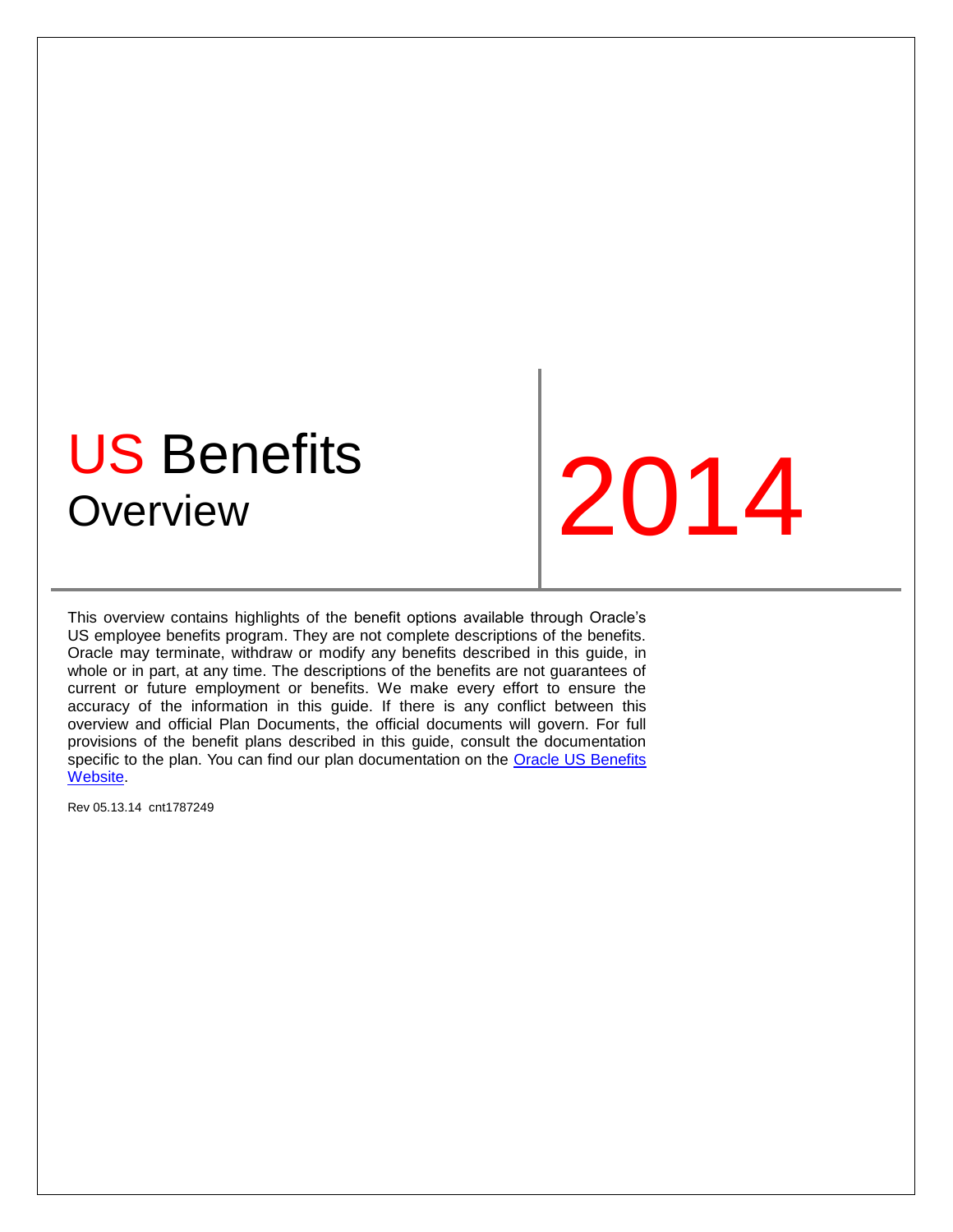# **U.S. Benefits Overview - Contents**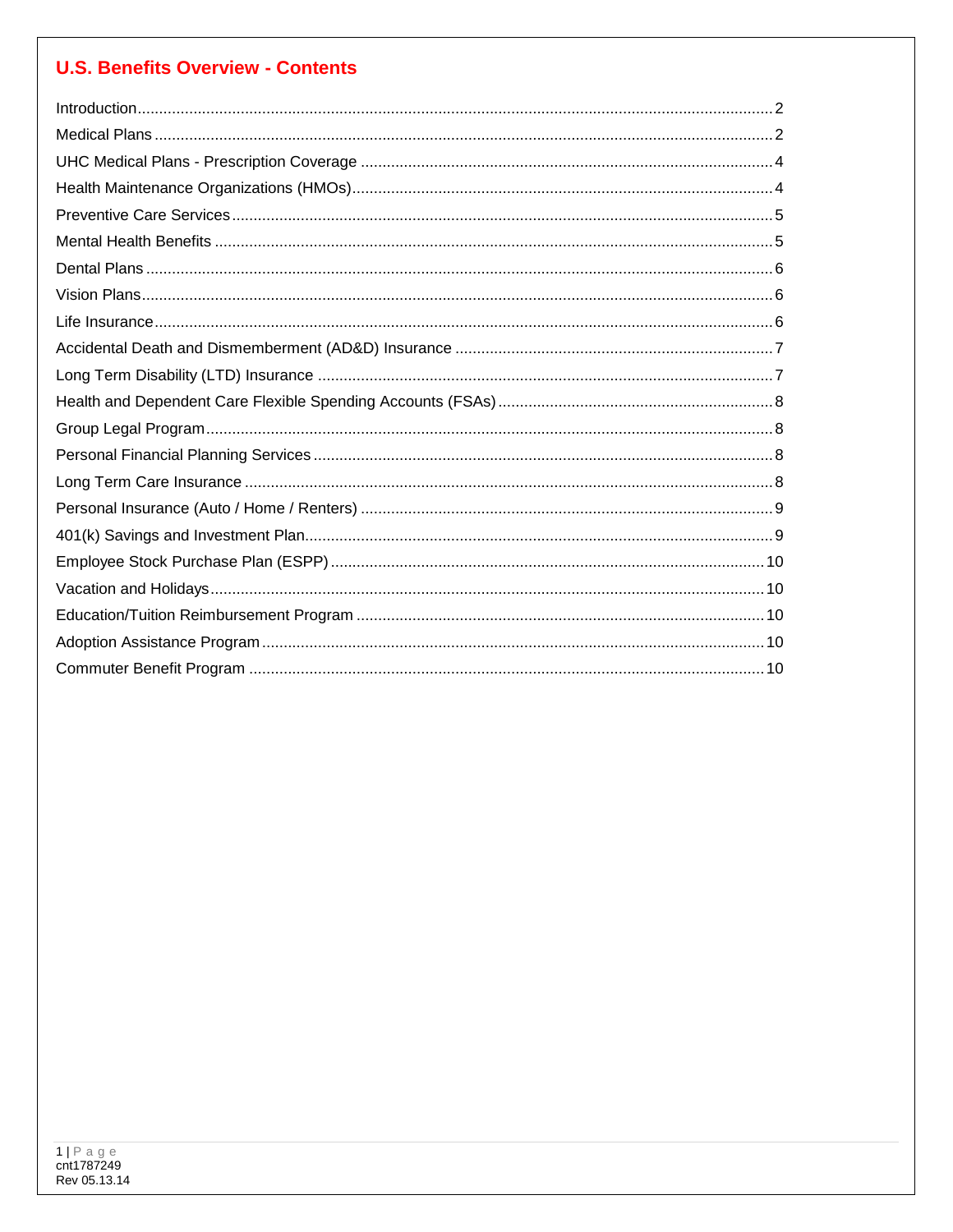# <span id="page-2-0"></span>**Introduction**

Oracle provides a comprehensive and competitive benefits package for eligible employees and family members. This overview provides general information about the US Benefits plans and programs available. For more information and details visit the Oracle US Benefits website at [www.oraclebenefits.com.](http://www.oraclebenefits.com/) From this website, you can find direct links to information on all Oracle US benefit plan offerings. General information is available outside of the Oracle firewall and for confidentiality purposes detailed plan information requires you to log into the Oracle network to access them. Throughout the site you can link to various websites for more information. If you are reading a printed copy of this overview – the full URL has been included for non-Oracle sites. When you see reference to "Oracle US Benefits Website" – go to [www.oraclebenefits.com.](http://www.oraclebenefits.com/)

# Oracle US Benefits Eligibility

All regular full-time employees on the Oracle U.S. payroll working 30 hours or more per week and regular part-time employees working at an average of 20–29 hours per week are eligible to enroll in Oracle US Benefits Plans. Independent contractors and/or "leased employees" engaged by a staff leasing company are not eligible for Oracle US Benefits. Additionally, your same and opposite-sex spouse or domestic partner and your children are eligible to enroll in certain benefits.

# <span id="page-2-1"></span>**Medical Plans**

Oracle provides a choice of several United Healthcare (UHC) medical plans, and HMOs - Kaiser Permanente and HealthNet of California. You may only decline medical coverage if you have other medical coverage such as a spouse/domestic partner's employer's plan. While the plans cover many of the same services, they differ in their cost, deductibles, copayments and coverage levels. Some medical plans are offered nationwide while others are only available in certain regions. Your eligibility for medical plans is determined by your home zip code.

# Eligibility – Geographic Service Area

Your place of residence determines which medical plans you are eligible for. You can enroll in a plan if your home address zip code falls within the plan's service area. The chart below identifies each of the medical plan offerings and provides general geographic availability.

| <b>Medical Plan</b>                            | <b>Geographic Availability</b>                                                                                              |  |
|------------------------------------------------|-----------------------------------------------------------------------------------------------------------------------------|--|
| <b>United Healthcare (UHC) Plans</b>           |                                                                                                                             |  |
| Medium PPO                                     | All                                                                                                                         |  |
| Premium PPO                                    | All                                                                                                                         |  |
| <b>EPO Choice</b>                              | All                                                                                                                         |  |
| <b>HSA Medical Plan</b>                        | All                                                                                                                         |  |
| <b>HPHC Passport</b>                           | Massachusetts, Maine, New Hampshire and<br>the cities in Vermont and New York that<br>border Massachusetts or New Hampshire |  |
| EPO Choice (HI)                                | Hawaii                                                                                                                      |  |
| Medium & Premium Out-of-Area PPO               | Areas where UHC networks are not available                                                                                  |  |
| <b>Health Maintenance Organizations (HMOs)</b> |                                                                                                                             |  |
| <b>HealthNet HMO</b>                           | California                                                                                                                  |  |
| Kaiser Atlanta                                 | Georgia                                                                                                                     |  |
| Kaiser California (Northern)                   | Northern California                                                                                                         |  |
| Kaiser California (Southern)                   | Southern California                                                                                                         |  |
| Kaiser Colorado                                | Colorado                                                                                                                    |  |
| Kaiser Mid-Atlantic                            | Washington DC                                                                                                               |  |
| <b>Kaiser Northwest</b>                        | Oregon and Washington                                                                                                       |  |
| Kaiser Group Health                            | Washington                                                                                                                  |  |

## United Healthcare (UHC)

Oracle offers you a choice of United Healthcare (UHC) medical plans including Choice Plus Preferred Provider Options (PPOs), a Choice Exclusive Provider Organization (EPO) plan and an IRS qualified High Deductible Health Plan (HDHP). Prescription drug coverage is included in all of the plans.

The UHC plans are self-insured – which means Oracle pays for ALL of the claims incurred by you and your family.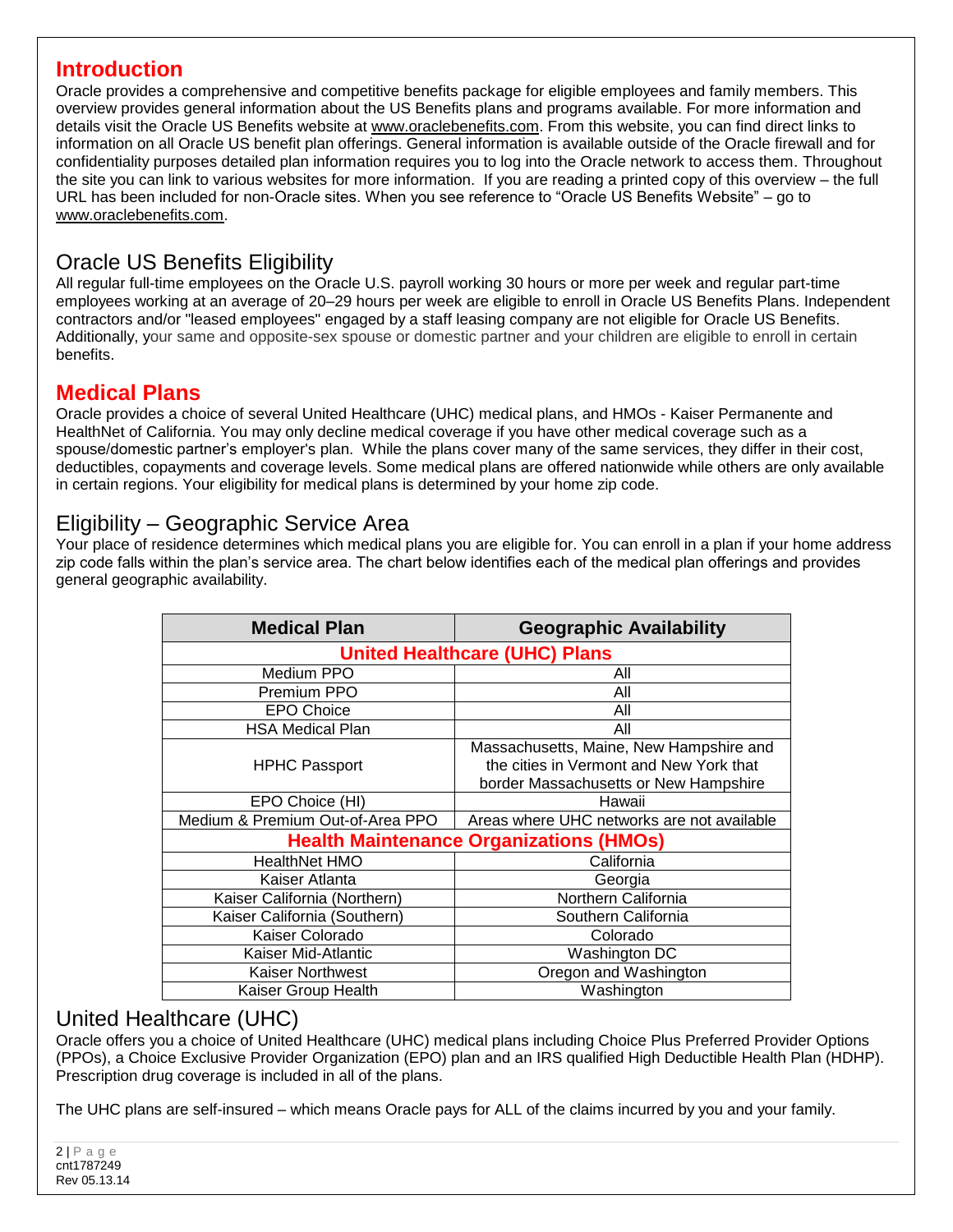Additionally – Oracle pays UHC an administrative fee to pay for things such as access to UHC's nationwide provider network, claims processing, customer service, online tools/calculators, and participation in care management programs.

Eligible services are the same in all UHC plans – however the plan coverage and your out-of-pocket cost vary by plan. All UHC plans also utilize the same large nationwide network and you are encouraged to use network providers whenever possible. For the most part the provider attrition rate is low and the network continues to grow. You are encouraged to verify the network status of your provider before seeking care. Most of the UHC plans allow you to see any licensed physician or health care facility – while a few require that you see only network providers (except in an emergency).

Medical claims for eligible services are discounted as a result of negotiated contract agreements between the network providers and UHC. This results in lower cost to Oracle and to you. Network providers will also handle claim submission and any required authorizations for you (such as hospitalization). If you obtain care from a non-network provider you will be responsible for a deductible and the plans will cover a percentage of the usual, reasonable, and customary (UCR) charges. UCR charges are generally more than UHC's negotiated rates and any expenses exceeding UCR charges are your responsibility. When you use non-network providers, you may need to file claim forms and manage any precertification and/or notification requirements (as required by the plan) to avoid a penalty.

Each of the UHC plans includes a safety net against catastrophic injury or illness that may result in high cost claims. The plans' calendar year out-of-pocket maximum varies between plans - however each limit the amount you will be required to pay each year. Should you reach your annual out-of-pocket maximum the plans will pay 100% of eligible expenses for the rest of the year.

# Premium Choice Plus PPO Plan

The rich coverage of the UHC Premium Choice Plus PPO Plan makes this plan attractive. However, due to the high plan value it is also has the highest per pay period premium of the UHC plans. Network physician's office visits are covered at 100% after you pay the applicable co-pay and, most other network services are also covered at 100% after you pay the annual deductible. The majority of network services do not require you to meet a deductible – however a deductible is applied to a few services including in-patient facility and non-preventive laboratory. If you receive care from non-network providers, the plan pays 80% of UCR charges after you pay the annual deductible. This plan has the richest non-network coverage.

# Medium Choice Plus PPO Plan

The UHC Medium Choice Plus PPO Plan is the most popular UHC option amongst Oracle employees. Its' comprehensive coverage and moderate per pay period premium is adequate for many people. This plan is most cost effective when care is received by network providers. However – it does provide a basic level of non-network coverage. The plan covers network physician's office visits at 100% after you pay the applicable co-pay. Most other network provider services are covered at 90% after you pay the annual deductible. If you receive care from non-network providers, the plan pays 70% of UCR charges after you pay the annual deductible.

# HSA Medical Plan

The UHC HSA Medical plan is an IRS qualified High Deductible Health Plan (HDHP). All services (except for eligible network preventive care services, which are covered at 100% no deductible) are subject to the plan deductible and coinsurance. For the majority of services if you receive care from a network provider, the plan pays 90% of UCR charges after you pay the annual deductible. If you receive care from non-network providers, the plan pays 70% of UCR charges after you pay the annual deductible. In this plan, all prescriptions are also subject to the plan deductible and coinsurance. For more information about the HSA Medical Plan visit the [HSA Medical Plan Resource Center](https://www.oraclebenefits.com/ess/custom/OracleHSAResourceCenter.wya?rkh=HSAResourceCenter.Header&rkc=HSAResourceCenter.Content) - available through [www.oraclebenefits.com.](http://www.oraclebenefits.com/)

# Health Savings Account (HSA)

If you select the HSA Medical Plan, a personal Health Savings Account (HSA) is automatically set up at OptumBank. Health Savings Accounts are designed to help you save for future qualified medical and retiree health expenses on a taxfree basis. Generally speaking, contributions to a Health Savings Account are exempt from federal tax and in *most* cases are exempt from state tax as well. This account can be used to pay for current and future qualified medical expenses for certain eligible individuals including you, your spouse, and other tax dependents. Contributions can be made up to the annual limits established by the IRS. Any eligible distributions are tax-free. And, you may accumulate interest in your account tax free in most states. Each year, Oracle also contributes to your personal HSA. The contribution amount is based on your medical plan coverage level (e.g. employee only, employee + Spouse, family) and your annual benefits salary. The Oracle annual contribution is vested at 100%. For more information about HSA's visit the [Oracle HSA](https://www.oraclebenefits.com/ess/custom/OracleHSAResourceCenter.wya?rkh=HSAResourceCenter.Header&rkc=HSAResourceCenter.Content)  [Resource Center](https://www.oraclebenefits.com/ess/custom/OracleHSAResourceCenter.wya?rkh=HSAResourceCenter.Header&rkc=HSAResourceCenter.Content) – available through [www.oraclebenefits.com.](http://www.oraclebenefits.com/)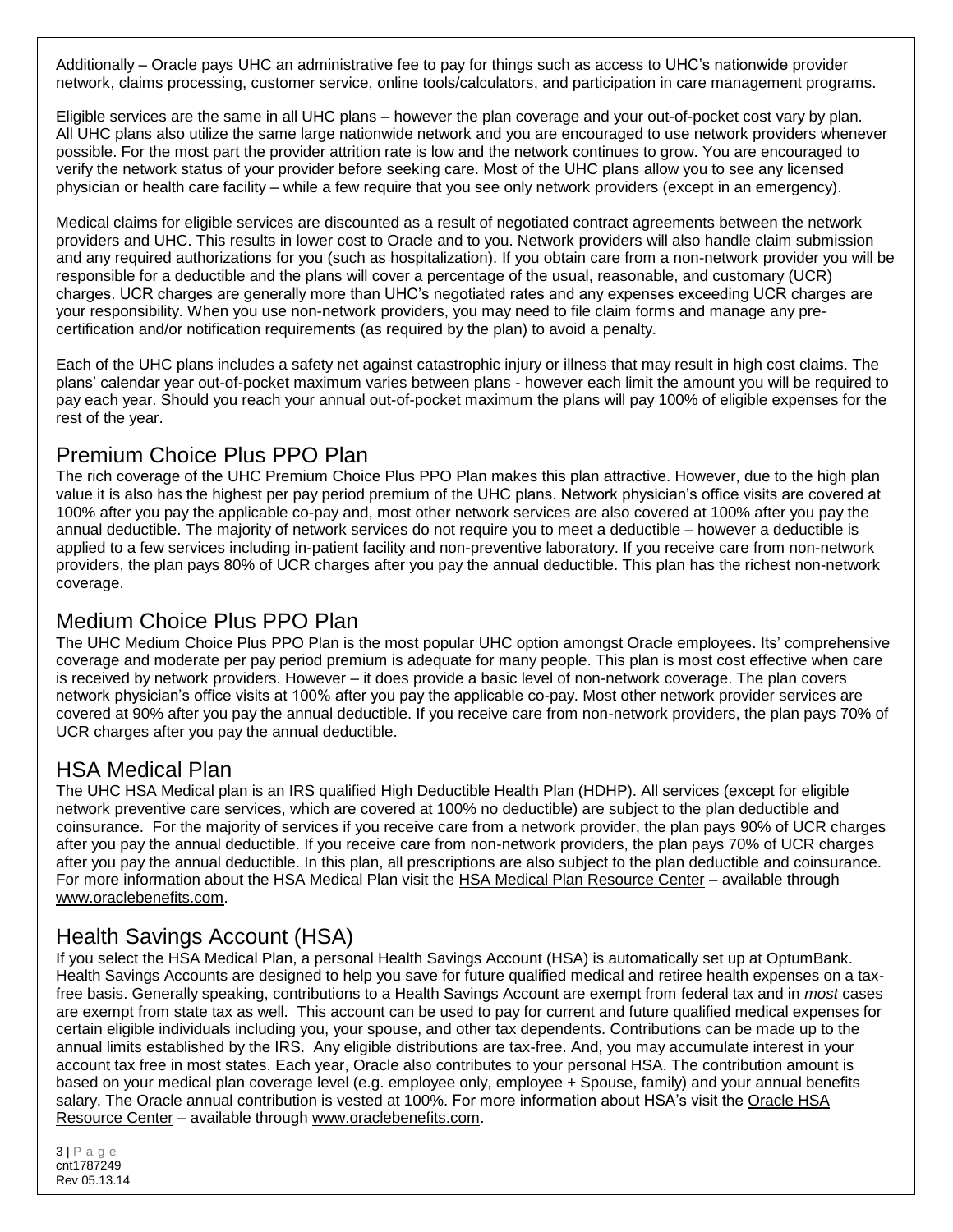# Premium and Medium Out-of-Area Plans

If you live outside of UHC's Choice and Choice Plus service areas, you're eligible to enroll in the Premium or Medium Outof-Area Plans. Because you do not have access to network physicians and facilities – the plan pays 80% of Usual, Customary, and Reasonable (UCR) charges after you pay the annual deductible for all services (except prescription drugs). There are no gaps in the pharmacy network – therefore prescription drug coverage is accessed in the same manner as the other UHC plans described in this document.

# Exclusive Provider Organization (EPO) Choice Plan

The Exclusive Provider Organization (EPO) Choice Plan requires you to use network physicians and providers to receive benefits. Non-network benefits are NOT covered except in an emergency, acupuncture, or ABA Therapy for autism. Most services are covered at 100% after you pay the applicable co-pay. For the majority of services this plan does not require you to meet a deductible – however a deductible is applied to a few services including in-patient facility and non-preventive laboratory.

# HPHC Passport Plan

The Harvard Pilgrim Health Care (HPHC) network is available to most employees who live in Massachusetts, Maine, New Hampshire and the cities in Vermont and New York that border Massachusetts or New Hampshire**.** If you enroll in the HPHC Passport Plan you must use the HPHC network. When you are traveling outside of the designated network area you have the flexibility to access the broader UHC Choice network. Non-network benefits are NOT covered except in an emergency, acupuncture, or ABA Therapy for autism. Most services are covered at 100% after you pay the applicable copay.

# <span id="page-4-0"></span>**UHC Medical Plans - Prescription Coverage**

If you enroll in one of the United Healthcare medical plans – prescription drug coverage is included. The UHC medical plan prescription drugs are categorized into three individual tiers. Each tier has an associated cost (co-pay or coinsurance). This is the amount you will pay when you fill a prescription. There are three tiers – tier 1 is the lowest cost option, tier 2 is mid-range, and tier 3 is the highest cost option. If you are currently taking a medication that falls in tier 2 or 3 – you may want to ask your physician if there is an appropriate medication classified in a lower cost tier. Compound medications are those with one or more ingredients that are prepared at the pharmacy location. These types of medications are almost always classified as tier 3 and a lower tier option is not available. Generally you will find that most generic medications are classified in tier 1 however that may not always be the case.

- Tier 1: Lowest-Cost Option You pay a flat copayment for Tier 1 medications
- Tier 2\*: Midrange-Cost Option You pay a percentage of the drug cost (coinsurance)
- Tier 3\*: Highest-Cost Option You pay a percentage of the drug cost (coinsurance)

\*Tier 2 and 3 medications require you to pay a percentage of the drug cost no less than the plan minimum and no more than the plan maximum dollar.

Plan documents will define the specific copayments, coinsurance, deductibles, and cost minimum and maximums applicable to Tier 2 and 3 medications.

Note: The HSA Medical Plan requires you to pay the full cost of prescription medications until the plan deductible has been met – regardless of the drug Tier. Once the deductible is met – the plan will pay 90% if you use a network pharmacy and 70% if you use a non-network pharmacy.

# UHC Medical Plans - Mail Order Prescription Program

The mail order program is ideal for people who use maintenance medications – such as medicines for cholesterol and high blood pressure. Using the mail order program saves you money and is also convenient. You receive a higher quantity of medications at a lower cost and prescriptions are mailed directly to your home which saves you a trip to the retail pharmacy. The cost for a 90-day supply of mail order medications is twice the cost of a single fill you pay at a retail pharmacy. In other words you receive three fills for the price of two.

# <span id="page-4-1"></span>**Health Maintenance Organizations (HMOs)**

Oracle offers you a choice of HealthNet and Kaiser Permanente (Kaiser) HMOs. The HMOs are available in certain geographic areas only (refer to chart above for coverage areas). The Oracle sponsored HMOs are fully insured – which means Oracle pays HealthNet and Kaiser a monthly premium for administration and to pay for all claims.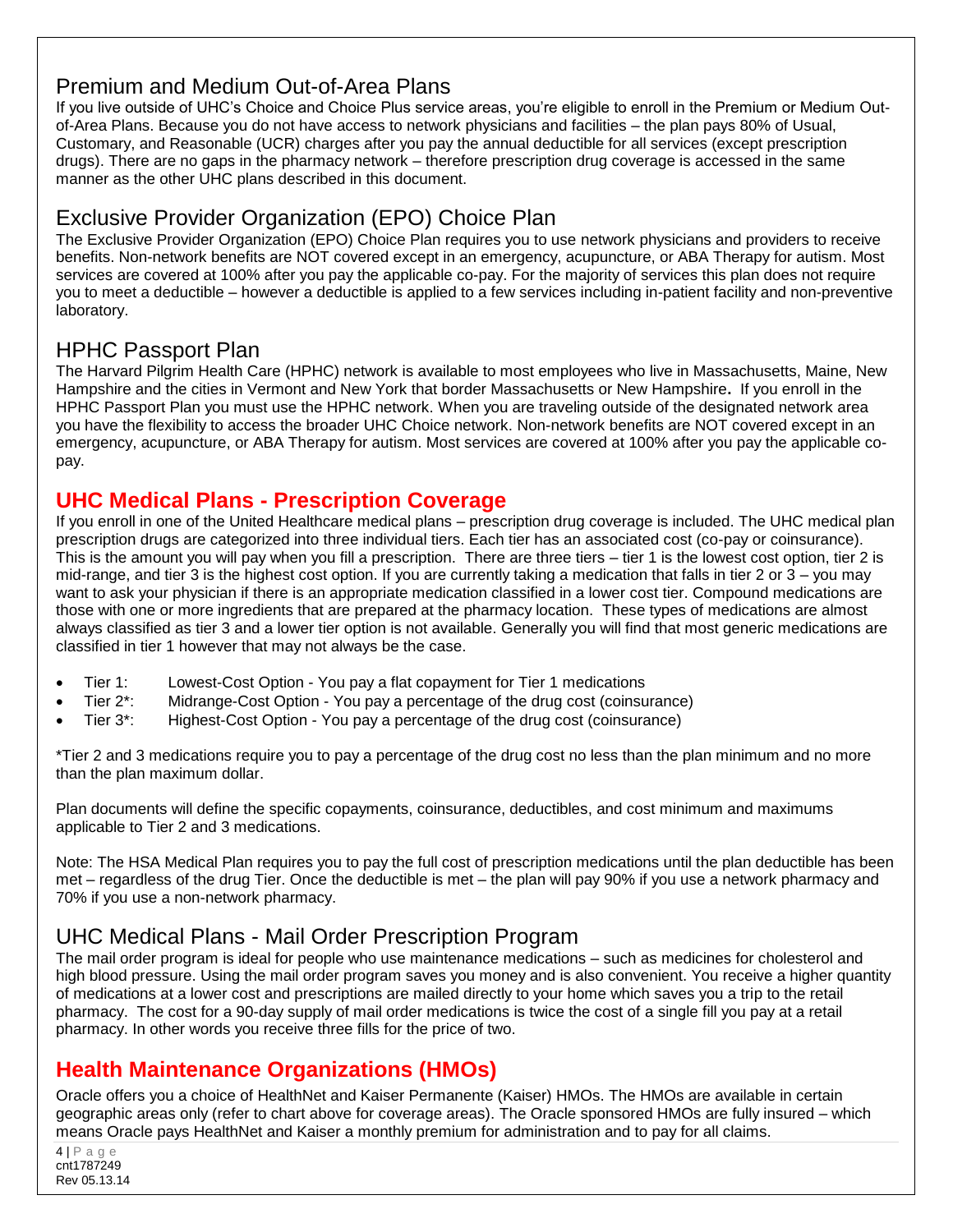HMOs are managed care plans that require you to use network physicians and facilities. Non-network benefits are NOT covered except in an emergency. Overall, HMO's require you to pay a higher per pay period premium – however services are 100% after the applicable co-pay. As a result, your out-of-pocket costs for eligible services are predictable and relatively low. Each plan offers similar benefits – but services and coverage levels vary by plan.

When you enroll in an HMO, prescription drug coverage is included. There are two categories of prescription drugs – generic, and brand name. You receive your prescription drugs through a network pharmacy. Non-network prescriptions are NOT covered. Each drug category is covered at 100% after you pay the applicable co-pay. For cost savings and convenience, the HMOs offer a mail-order program for maintenance prescriptions.

Each of the HMO plans includes a safety net against catastrophic injury or illness. The plans' calendar year out-of-pocket maximum varies between plans - however each limit the amount you will be required to pay each year. Should you reach your annual out-of-pocket maximum the plans will pay 100% of eligible expenses for the rest of the year.

# <span id="page-5-0"></span>**Preventive Care Services**

Eligible preventive care services for all United Healthcare (UHC) and Health Maintenance Organization (HMO) medical plan members are covered at 100% when services are received by network providers. Covered services are based on the U.S. Preventive Care Guidelines and include routine exams, non-diagnostic x-ray and laboratory services, vaccinations, screenings, and an expanded list of services specific to women's preventive health.

# <span id="page-5-1"></span>**Mental Health Benefits**

## Employee Assistance Program (EAP)

The Employee Assistance Program (EAP) provides confidential, personal assessment and referral services for you and your family members. Enrollment in the EAP is automatic and free of charge to you and your eligible dependents - even if you are not covered by an Oracle medical plan. United Behavioral Health (UBH) administers the EAP. The EAP provides 100% coverage for up to six (6) in person visits per concern per year with an EAP counselor for each family member. The EAP is available to help with a variety of concerns including:

- **Stress**
- Depression
- Job Worries
- Legal & Financial Concerns
- Family & Marital Problems
- Alcohol & Chemical Dependency

# Mental Health and Substance Abuse Benefits

If you enroll in one of Oracle's medical plans, mental health outpatient care beyond the six (6) EAP visits will continue through the medical plan's Mental Health and Substance Abuse benefits. If you enroll in a United Healthcare medical plan, your mental health and substance abuse coverage will be provided through UHC and its subsidiary United Behavioral Health (UBH). If you enroll in an HMO, mental health outpatient care is managed through the HMO.

# Live and Work Well

Live and Work Well is an interactive website that provides access to benefits and tools to help enhance your work, health, and life. Visit [www.liveandworkwell.com](http://www.liveandworkwell.com/) and use Oracle's access code 228485. Through the website you can:

- Check your benefits information
- Search for network clinicians
- Participate in interactive and customizable self-improvement programs
- Access information and resources related to hundreds of everyday work and life topics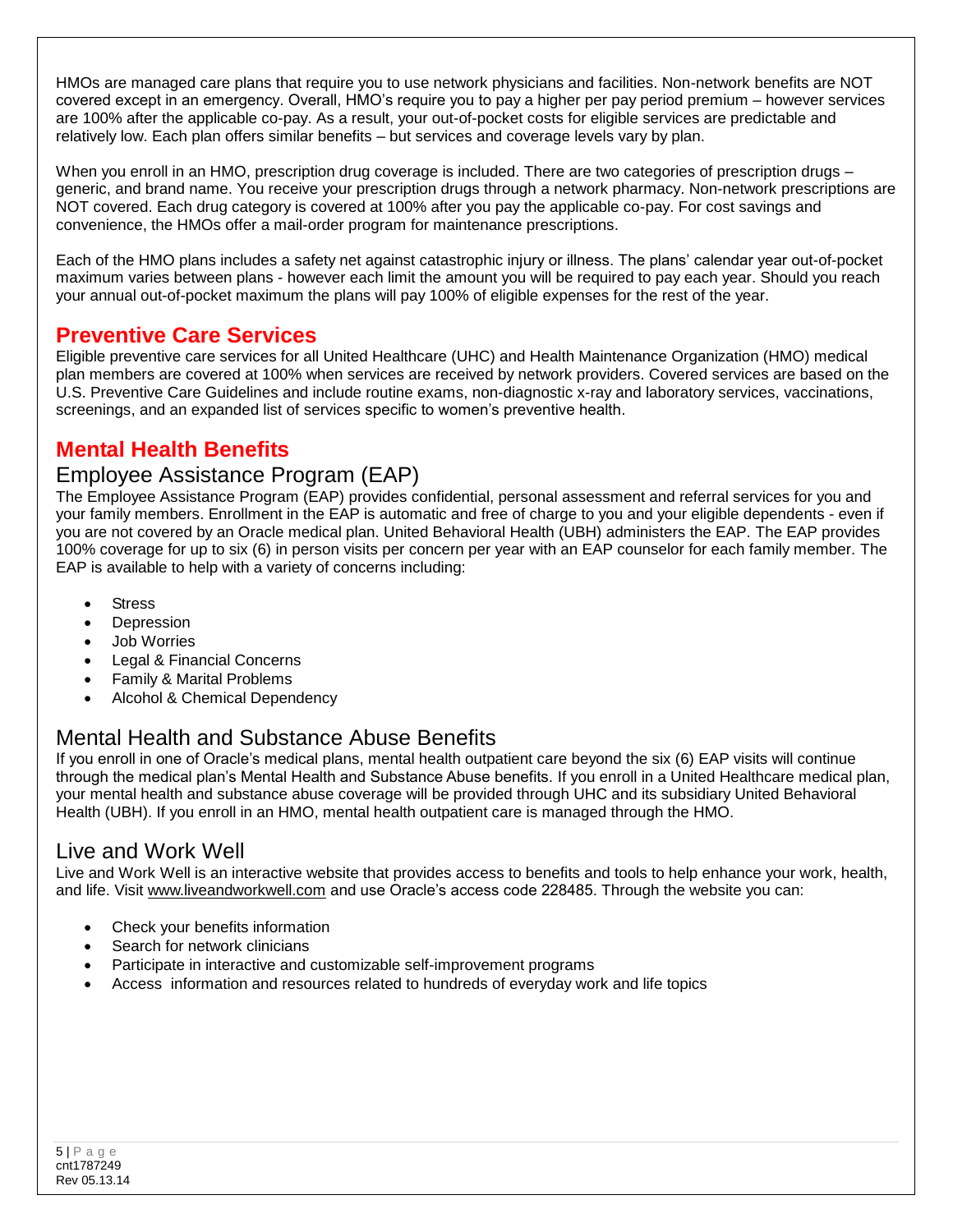## <span id="page-6-0"></span>**Dental Plans**

Oracle offers you a choice of two dental plans administered by MetLife. Dental coverage is optional, therefore, you may choose to decline dental coverage altogether.

**Preventive Plan:** This plan covers preventive care only at 100% with no annual deductible. This plan covers preventive care **ONLY**. This includes services such as routine exams/x-rays and cleanings. Services such as fillings, oral surgery, implants, dentures, orthodontia, and periodontal care are **NOT** covered.

**Comprehensive Plan:** This plan covers the full spectrum of dental care needs including preventive, basic, major, and orthodontia care for adults and children. The plan covers preventive care at 100% with no annual deductible. After you satisfy the annual deductible the plan covers 80% of basic and major care up to an annual maximum benefit per individual of \$1,500. Orthodontia is covered at 50%, no deductible, up to a lifetime maximum of \$2,000.

## <span id="page-6-1"></span>**Vision Plans**

Oracle offers you a choice of two vision plans, both administered by Vision Service Plan (VSP). Vision coverage is optional, therefore, you may choose to decline vision coverage altogether.

#### Vision Plan I

- Annual Eye Exam
- One benefit allowance for one pair of frames and lenses every calendar year
- \$250 allowance for elective contact lenses (in lieu of frames/lenses) every calendar year

## Vision Plan II

- Annual Eye Exam
- One benefit allowance for one pair of frames and lenses every calendar year
- \$400 allowance for elective contact lenses (in lieu of frames/lenses) every calendar year
- 2<sup>nd</sup> Pair Benefit: An additional pair of frames and lenses OR contact lens allowance

You can choose a physician from VSP's provider network or any provider outside of the network. Benefits for services performed by VSP network providers are covered at a higher rate and generally, you incur less out-of-pocket cost for services performed by network providers. The plan pays up to specified dollar amounts for non-network services. Your eligibility for vision benefits is based on the calendar year (January through December) and the number of benefit allowances provided under the plan in which you are enrolled.

## <span id="page-6-2"></span>**Life Insurance**

Oracle offers you pre-tax and supplemental after-tax life insurance coverage that pays benefits to help meet your financial obligations in the event of your death. Life insurance is a core benefit and you are required to purchase a minimum amount of coverage for yourself. You also have the option to purchase after-tax life insurance coverage for your spouse/domestic partner, your children, and your domestic partner's children.

## Employee Pre-Tax Life Insurance

Oracle offers you the choice of two levels of pre-tax life insurance coverage:

- \$10,000 (core coverage)
- \$50,000

#### After-Tax Life Insurance

You may elect coverage for yourself and your eligible dependents, including your spouse/domestic partner and your children (including domestic partner's children). The amount of life insurance you purchase through After-Tax Life Insurance is portable. This means that if you leave employment at Oracle you can continue your coverage. The portability rates are higher than the current group rates.

## After-Tax Life Insurance Coverage for You

You may choose 1x – 6x your annual benefits compensation of after-tax life insurance coverage for yourself: The maximum combined pre-tax and after-tax life insurance you may purchase for yourself is \$2,050,000. Upon initial eligibility (e.g. new hire) evidence of insurability is NOT required for any level of life insurance.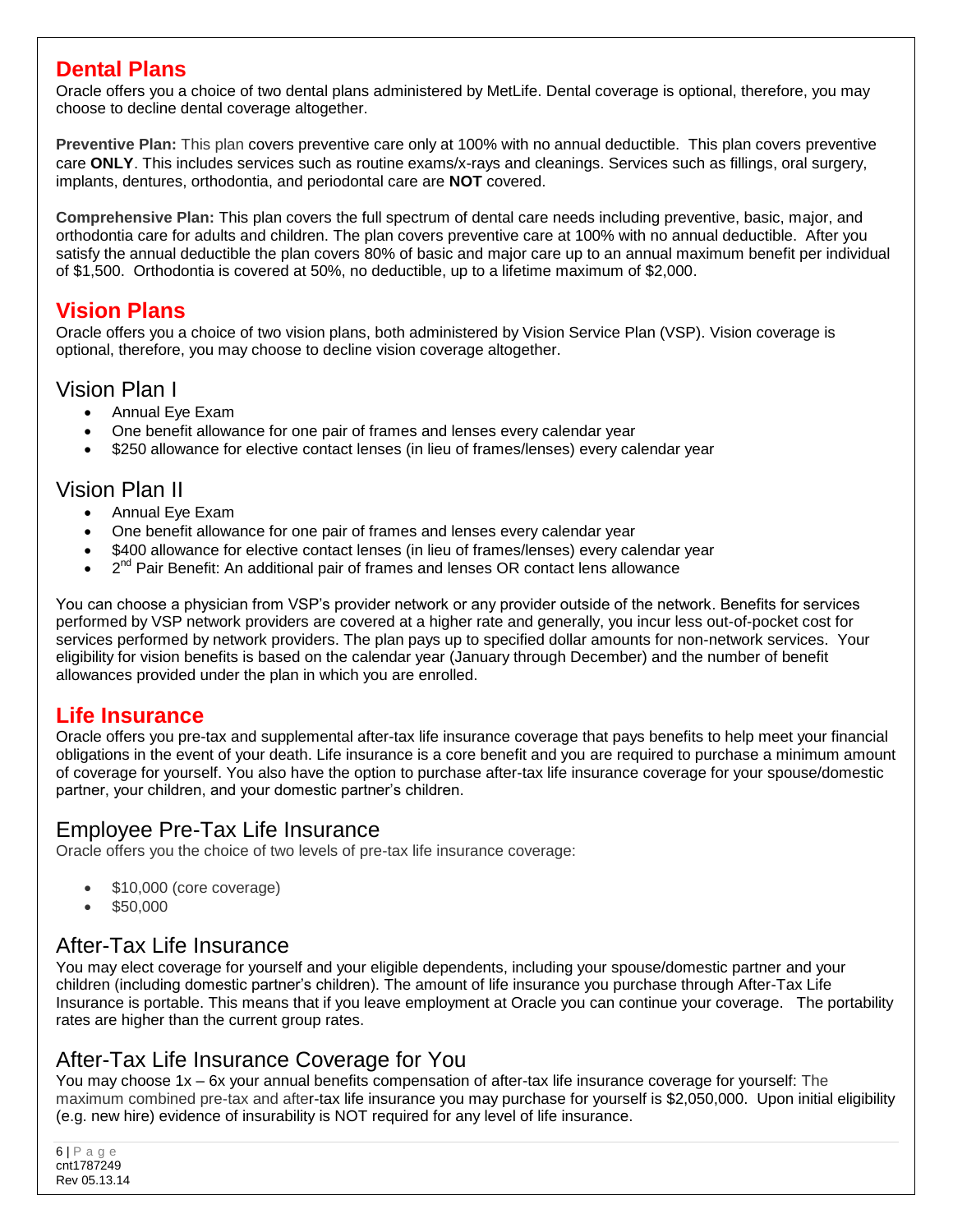# Life Insurance Coverage for Your Spouse/Domestic Partner

You may choose from the following levels of after-tax life insurance coverage for your spouse or domestic partner:

- \$5,000
- \$25,000
- 50% of 1 times to 6 times your annual benefits compensation

Life insurance coverage for your spouse/domestic partner is limited to 50% of your after-tax employee life insurance (or pre-tax employee life insurance if you do not elect after-tax) coverage or \$500,000; whichever is less. Upon initial eligibility (e.g. new hire) evidence of insurability is NOT required for any level of life insurance.

# Life Insurance Coverage for Your Children

You may elect coverage for your children/domestic partner's children from birth to 21 years or to 23 years if they are fulltime students (to age 25 in Texas). Expanded coverage for children to age 26 applicable to medical, dental, and vision coverage does NOT apply to life insurance. You may choose from the following levels of after-tax life insurance coverage for your eligible children:

- $\bullet$  \$2,500
- \$10,000
- 25% of 1 times to 6 times your annual benefits compensation

The election you choose covers all of your eligible children. Life insurance coverage for your children is limited to 25% of your after-tax employee life insurance (or pre-tax employee life insurance if you do not elect after-tax) coverage or \$250,000; whichever is less. Upon initial eligibility (e.g. new hire) evidence of insurability is NOT required for any level of life insurance.

## <span id="page-7-0"></span>**Accidental Death and Dismemberment (AD&D) Insurance**

Oracle offers you Accidental Death and Dismemberment (AD&D) coverage that pays benefits to you or your beneficiaries if you die or sustain certain serious injuries in an accident. AD&D insurance is a core benefit and you are required to purchase a minimum amount of AD&D coverage for yourself. Your spouse/domestic partner or child(ren) are not eligible for AD&D insurance coverage. You may choose from the following AD&D coverage levels for yourself:

- \$10,000 (core coverage)
- \$50,000
- 1 times to 6 times your annual benefits compensation

The maximum AD&D coverage you may purchase for yourself is \$2,000,000. Upon initial eligibility (e.g. new hire) evidence of insurability is NOT required for any level of AD&D insurance.

# <span id="page-7-1"></span>**Long Term Disability (LTD) Insurance**

Long-Term Disability (LTD) insurance provides income protection if you become totally disabled and cannot work. You may be eligible for monthly LTD benefits after three months of continuous disability. LTD picks up where STD ends such that you do not have a gap in your income stream. LTD is a core benefit — you are required to purchase a minimum amount of LTD insurance coverage for yourself. Your spouse/domestic partner or child(ren) are not eligible for LTD coverage. Oracle offers you two levels of LTD coverage:

- 50% of your annual benefits compensation, up to a maximum benefit of \$12,000 per month
- 66 2/3% of your annual benefits compensation, up to a maximum benefit of \$18,500 per month

You may enroll in either pre-tax or after-tax LTD coverage. If you enroll in pre-tax LTD, your payroll deductions are not taxed. However, if you become eligible to receive LTD benefits, the compensation paid to you will be fully taxable. If you enroll in after-tax LTD, your benefits will generally not be taxed in the future because you've already paid taxes on your payroll contributions. Enrolling in after-tax LTD maximizes the net benefit amount you receive in the event of a long-term disability.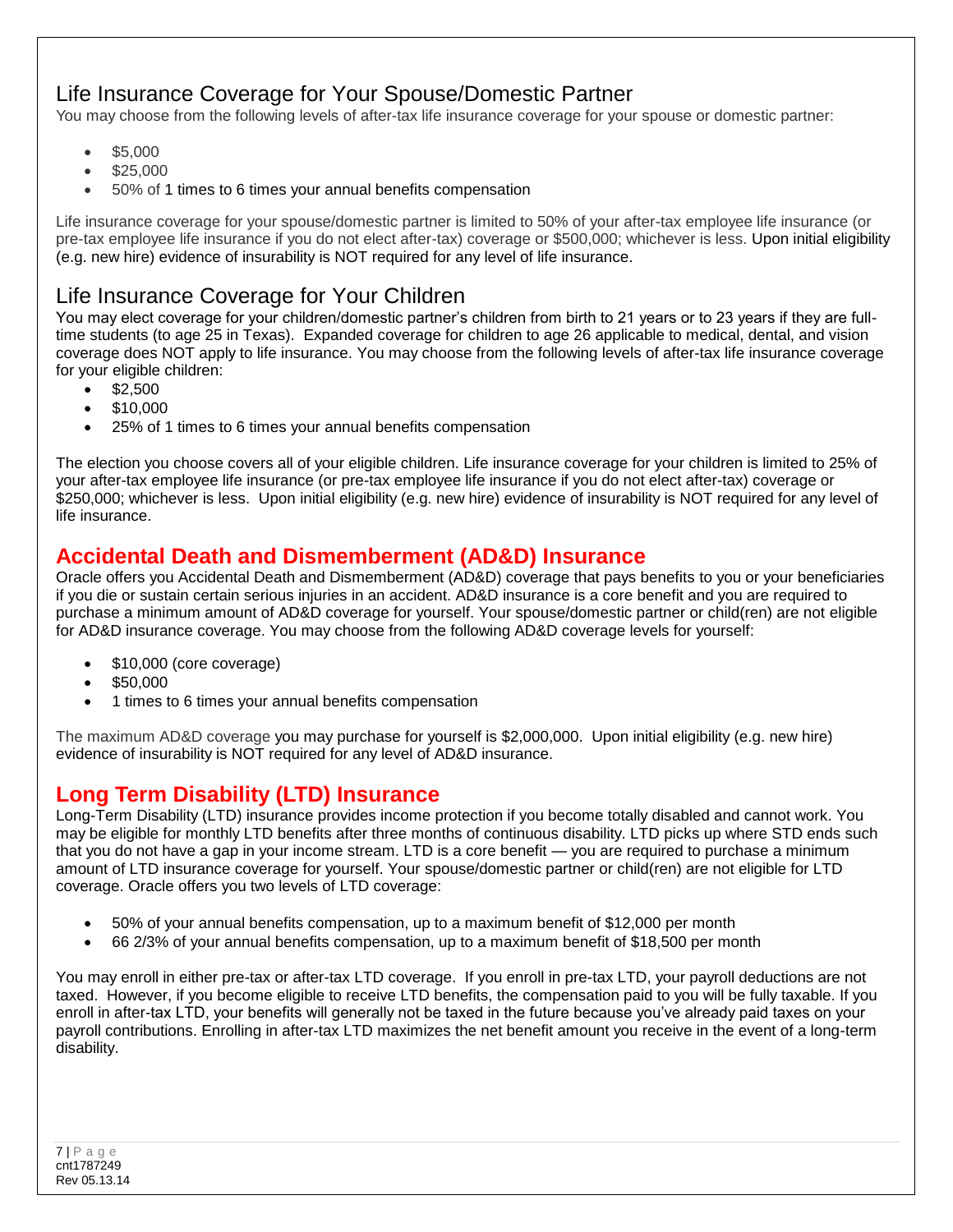# <span id="page-8-0"></span>**Health and Dependent Care Flexible Spending Accounts (FSAs)**

Oracle offers you the option to enroll in three pre-tax flexible spending accounts administered by United Healthcare.

- General Purpose Health Care Flexible Spending Account
- Limited Purpose Health Care Flexible Spending Account
- Dependent Care Flexible Spending Account

## Health Care Flexible Spending Account (General Purpose)

The General Purpose Health Care Flexible Spending Account (FSA) allows you to use pre-tax dollars to pay for qualified health care expenses defined by the Internal Revenue Service. Expenses must be incurred by you or eligible dependents. You may contribute up to \$2,500 each calendar year to a General Purpose Health Care FSA.

# Health Care Flexible Spending Account (Limited Purpose)

The Limited Purpose Health Care Flexible Spending Account (FSA) works similarly to the general purpose account, however, reimbursements are restricted to qualified dental and vision expenses defined by the Internal Revenue Service. The Limited Purpose Health Care FSA allows you to use pre-tax dollars to pay for qualified health care expenses defined by the Internal Revenue Service. Expenses must be incurred by you or eligible dependents. You may contribute up to \$2,500 each calendar year to a Limited Purpose Health Care FSA. You are eligible to contribute to the Limited Purpose Health Care FSA ONLY if you enroll in the UHC HSA Medical plan which consists of a qualified High Deductible Health Plan (HDHP) and Health Savings Account (HSA).

## Dependent Care Spending Account

The Dependent Care Flexible Spending Account (FSA) allows you to use pre-tax dollars to pay for qualified dependent care expenses (childcare or elder care) defined by the Internal Revenue Service. Expenses must be for services that allow you to work (e.g. after school daycare for children). You may contribute up to \$5,000 each calendar year to a Dependent Care FSA. You are eligible to enroll if you have an eligible dependent and if you fall into one of the following categories:

- You are a working single parent
- You and your spouse both work
- Your spouse is a full-time student for at least five months of the year
- Your spouse is mentally or physically disabled and unable to care for himself or herself or your dependents

## <span id="page-8-1"></span>**Group Legal Program**

You and your eligible dependents may choose to participate in the Group Legal Program administered by ARAG® to protect you and your family from everyday legal issues – and high cost attorney fees. This program offers you affordable legal resources, helpful telephone services, professional legal advice, and in-court representation to address your legal needs. When you work with an ARAG Network Attorney, most covered legal matters – including Estate Planning, Property Transfers and Consumer Protection – are covered at 100%.

## <span id="page-8-2"></span>**Personal Financial Planning Services**

Oracle offers an extensive financial planning benefit to help you with the complexities of personal financial planning. The *Money in Motion®* Personal Finance Program, provided by The Ayco Company, L.P., a Goldman Sachs Company, is designed to provide both personalized telephonic and online resources for a variety of financial issues.

## <span id="page-8-3"></span>**Long Term Care Insurance**

Long-term care is necessary when you are unable to care for yourself because of an injury or a chronic illness. It can range from assistance at home with activities of daily living such as bathing and dressing, to skilled nursing care in a facility. Long-Term Care insurance provides reimbursement up to a daily benefit (which you select) to cover long-term care expenses such as nursing home care, assisted living facilities, and home care. These services, known as custodial care, are **excluded** from the Oracle medical plans and Medicare benefits are limited. Coverage is fully portable – which means if you should leave Oracle you have the option to continue coverage at the same benefit level and cost without providing evidence of insurability,

Upon initial eligibility (e.g. new hire) you may enroll at any level without evidence of insurability. You will have 60 days from your eligibility date (e.g. hire date) to enroll in the long-term care plan without providing medical information. You, your spouse, same or opposite sex domestic partner, your parents, grandparents (and parents/grandparents of your spouse/domestic partner) are eligible to participate.

8 | P a g e cnt1787249 Rev 05.13.14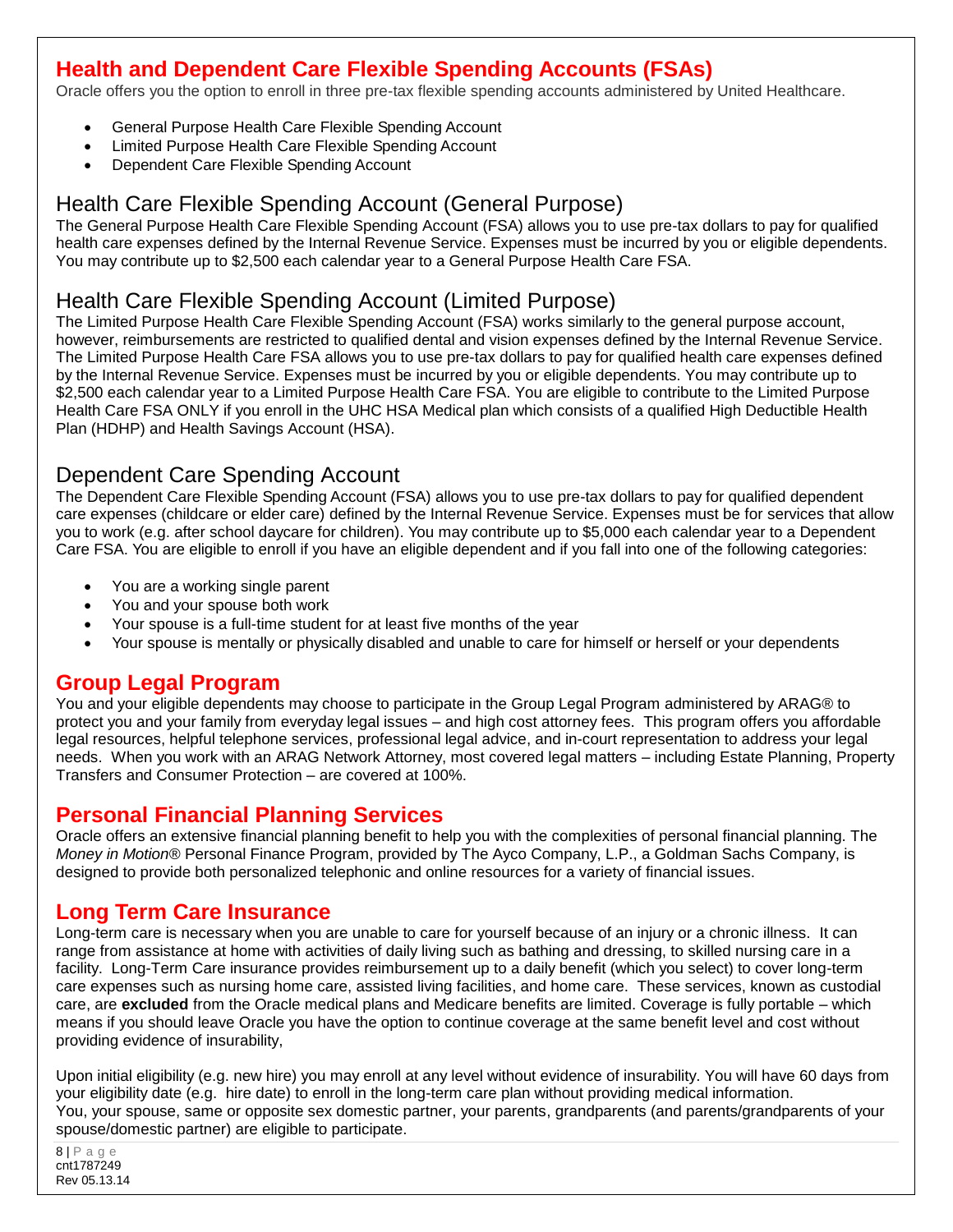# <span id="page-9-0"></span>**Personal Insurance (Auto / Home / Renters)**

Oracle has partnered with Liberty Mutual to offer you a program to purchase personal automobile, homeowners and renters insurance at a group discount and with the convenience of payroll deduction. Advantages of the Liberty Mutual Group Savings Plus program include:

- **Discounts**
- Convenient payroll deductions for premiums
- 24-hour roadside assistance as part of auto insurance plan
- 12 month rate guarantee
- Personalized 24-hour claims service

# <span id="page-9-1"></span>**401(k) Savings and Investment Plan**

The 401(k) Plan allows you to save money on a tax-deferred or after tax basis. You may enroll in the Plan at any time. To enroll in the Oracle 401(k) Plan, please call Fidelity directly at 800-410-2363 or go to Fidelity's website at [www.netbenefits.com/oracle.](http://www.netbenefits.com/oracle) Further details about the 401(k) Plan including the Summary Plan Description are available on the [Oracle US Benefits Website.](http://my.oracle.com/site/hr/RegionalSites/U.S./usbenefits/401k/index.htm)

# **Contributions**

You may contribute from 1% to 40% of your eligible income to the plan on a pre-tax and/or after-tax Roth 401(k) basis – up to the annual IRS contribution maximum. Contributions are withheld through payroll deduction. If you are age 50 or older as of the end of the year, you may contribute an additional amount.

If you made contributions to another 401(k) plan in the current calendar year, **YOU MUST** complete the "**401(k) Prior Year Contribution Form".** By completing this form – Oracle Payroll will monitor your contributions to ensure the combined contribution does not exceed the annual maximum. Oracle accepts rollovers from certain qualified accounts. Details and instructions are on the **"401(k) Rollover Form".** Forms are located on the [Oracle US Benefits Website.](http://my.oracle.com/site/hr/RegionalSites/U.S./usbenefits/forms/index.html)

# Company Match

Oracle matches your contributions to the Plan each paycheck at a rate of 50% of your first 6% in contributions, subject to a calendar year maximum of \$5,100. Matching contributions vest over a four-year period as follows:

| <b>Years of Service</b><br><b>Completed</b> | <b>Amount Vested After</b><br><b>Completion</b> |
|---------------------------------------------|-------------------------------------------------|
| One Year                                    | 25%                                             |
| Two Years                                   | 50%                                             |
| <b>Three Years</b>                          | 75%                                             |
| <b>Four Years</b>                           | 1በበ%                                            |

## Loans

The Plan also allows you to borrow from your account. You may borrow up to 50% of your account balance and vested company contributions. The minimum loan is \$1,000 and the maximum is \$50,000. Repayment terms are up to five years; ten years if for purchase of a primary residence. Loans are initiated by calling Fidelity or by logging onto [www.netbenefits.com/oracle.](http://www.netbenefits.com/oracle)

#### Investments

You may invest in one or more of the mutual fund options available to plan participants. Mutual fund options are available on the [Oracle US Benefits Website](http://my.oracle.com/site/hr/RegionalSites/U.S./usbenefits/401k/index.htm) or on Fidelity's website at [www.netbenefits.com/oracle.](http://www.netbenefits.com/oracle) If you are interested in a much broader range of investment options you can also open a BrokerageLink self-directed brokerage account. Through BrokerageLink you have access to an expanded universe of mutual funds, stocks and fixed income investments. If you wish to obtain a BrokerageLink information kit, or if you wish to open a BrokerageLink account, please contact Fidelity.